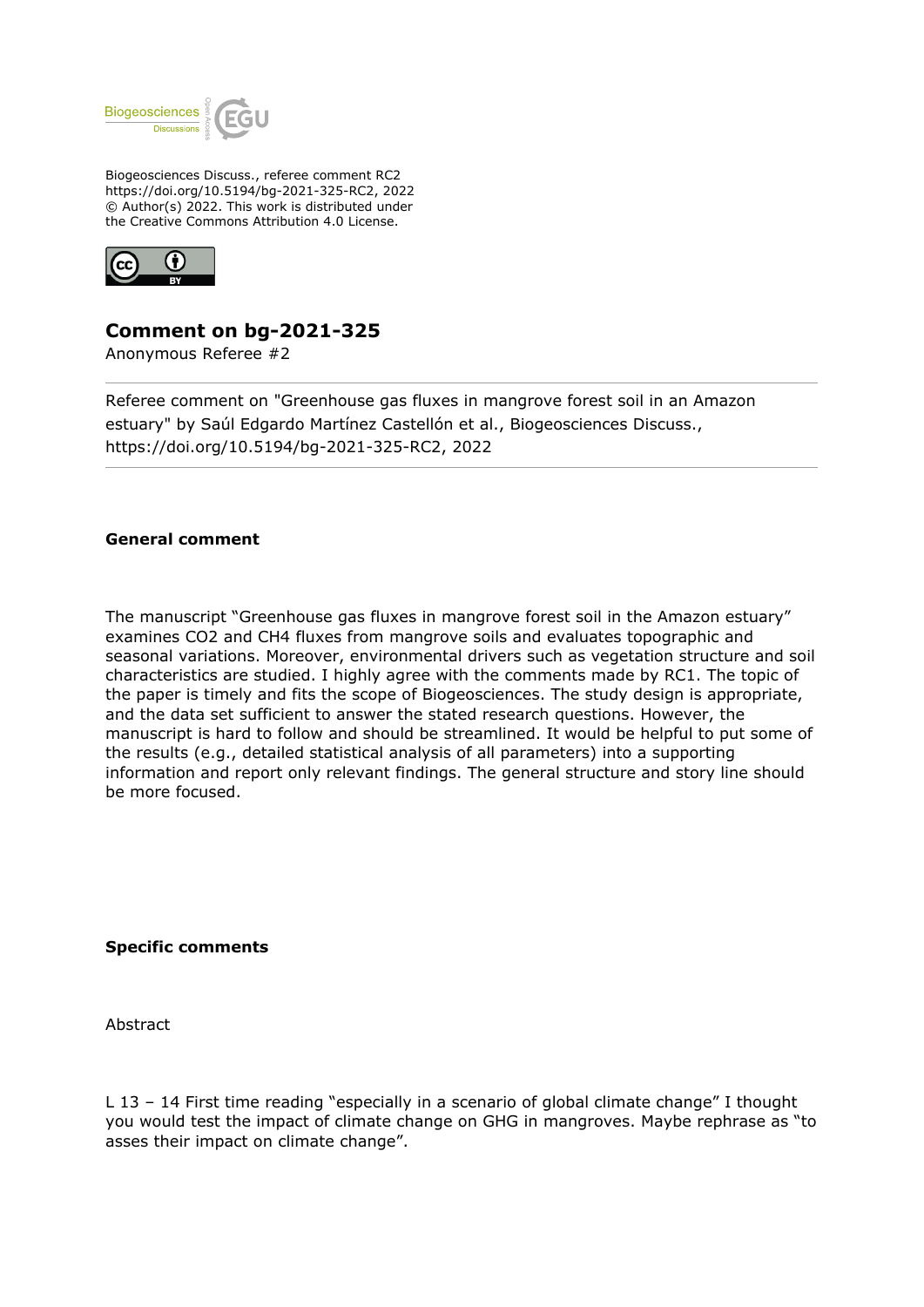L 17 – 18 Delete this part of the sentence and use the extra words to give more quantitative results, such as gas fluxes.

L19 – 22 Write how much higher (x-times higher) fluxes were between sites/seasons. Do never start a sentence with "only". Chance this throughout the manuscript.

Introduction

L28 – 30 Move this sentence to the study site description or the aim paragraph of the introduction. Then start with (tropical) mangroves in general. Consider restructuring the first paragraph by starting with carbon storage in mangroves and benefits for climate change. Then state that it is important to consider GHG outgassing as offset of the carbon storage.

L41 Change "attributable" to "driven by".

L50 Write "CO2 outgassing" instead of "CO2 production to the atmosphere". Make clear which statements in this and the next paragraph are specific to mangrove and which to estuaries/coasts/vegetated coastal wetlands. Preferably use only mangrove publications, there are enough publications to underline each of your statements.

L55 Confusing statement. Consider rephrasing.

L61 How does reduction of sulfate produce CH4?

L67 Be more specific what you mean by spatial and seasonal variation.

L70 Remove years but describe in more detail which drivers you were testing.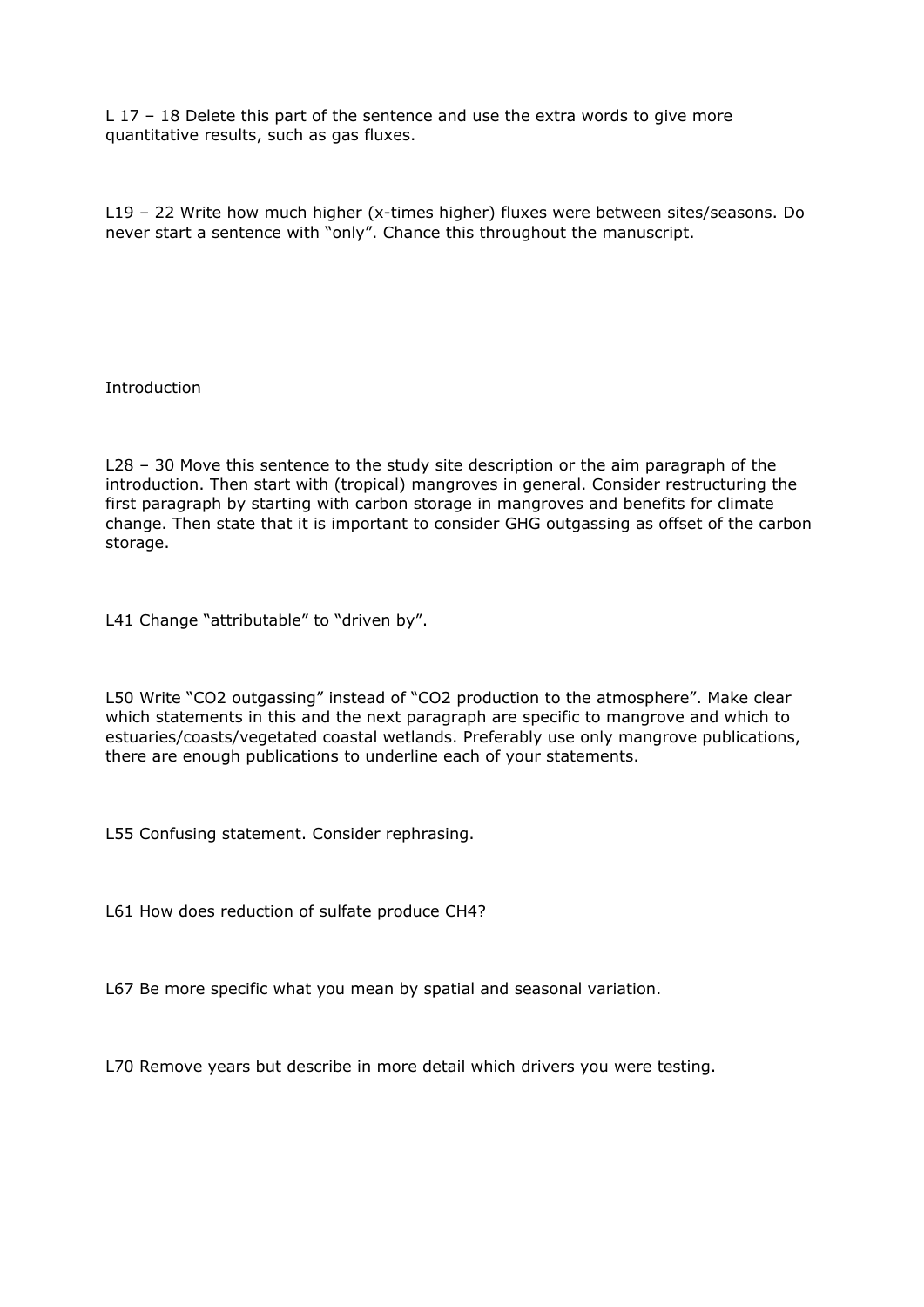Methods

Please add GPS coordinates of your stations in the text.

L77 "exclusively untouched mangrove forests" use "pristine mangroves". Consider splitting this sentence.

L86 Use tidal "amplitude" instead of "height".

L109 – 111 This sentence is not a part of the study site. Put it into "Flux measurements". Is suggest putting "Greenhouse gas flux measurements" as 2.2, since this is your focus.

L120 When did you conduct the floristic survey? Report dates.

L130 Why did you take only very shallow soil cores? It sounds like you measured pH and redox at the same spot where you took the soil sample. I hope it was just next to it. Please clarify.

L137 I personally would not capitalize all parameters, but wright "Organic matter...".

I agree with RC1 that the abbreviations should be changed.

L150 When did you conduct the soil sampling? Report dates.

L160 Also add dates of chamber sampling.

L164 I personally would have measured above the mangrove roots since these are important parts of the mangrove ecosystem. At healthy mangroves, spots without roots are rare, thus including them yields more representative flux rates for mangrove soils. Something to consider in your next study.

You need to add more info about the flux measurements. How often did you measure per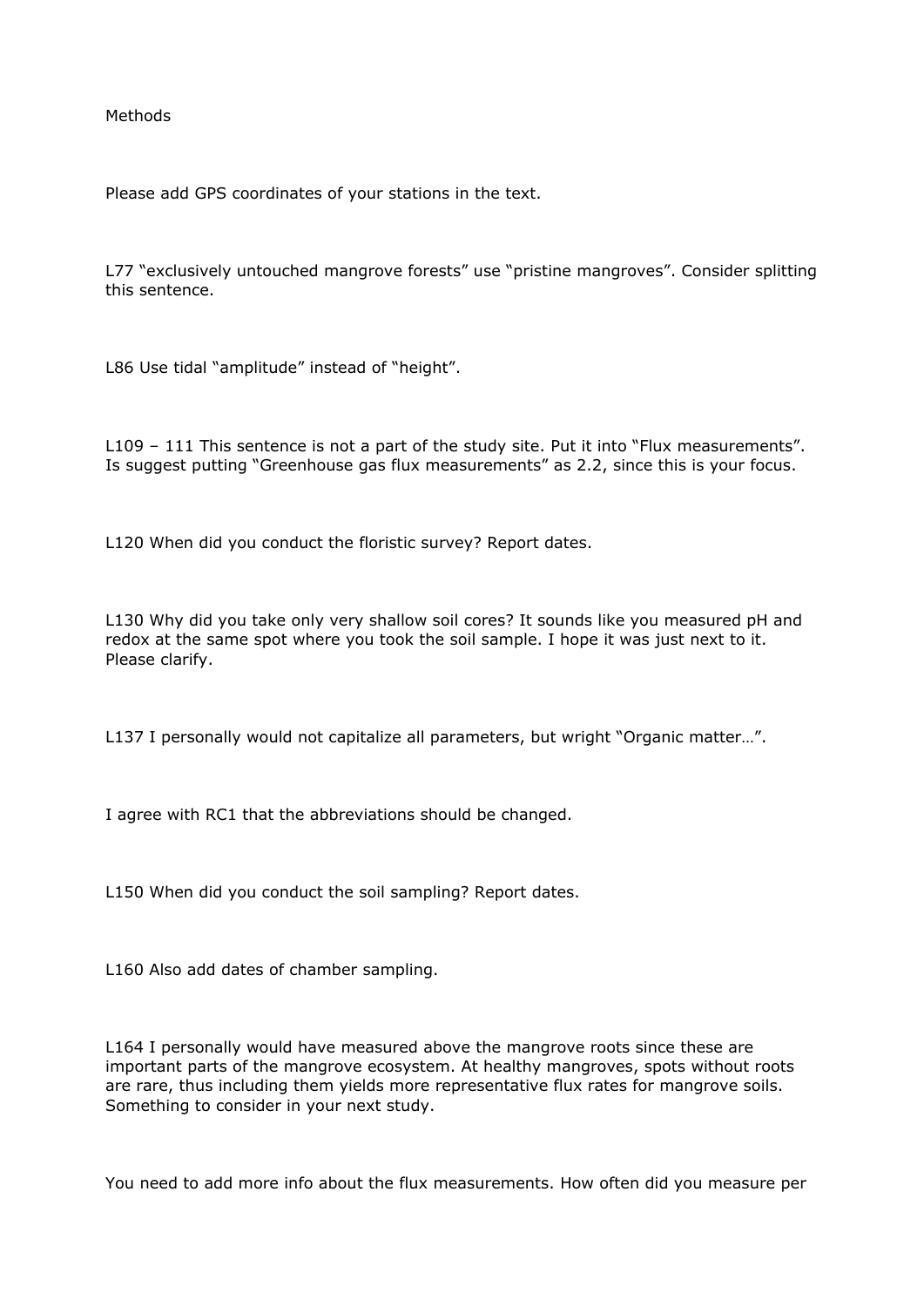month? One or more rings? Did these rings stay at the same spots?

Consider matching headings with the results headings. The wording and also the order.

Results

The results section is very hard to read. I would only report values of each parameter and describe general trends without using any statistics. Then add a section where you look at the statistics, but only in regard to the GHG not of the statistics between the drivers.

3.1 Carbon dioxide and methane fluxes

- Fig 4 (put table 1 in SI)
- Describe values and trends for CO2 and CH4 in sperate paragraphs

3.2 Weather data

 $\blacksquare$  Fig 2 + Fig 3

3.3 Soil characteristics

 $\blacksquare$  Table 2 + Table 3

3.4 Vegetation structure and biomass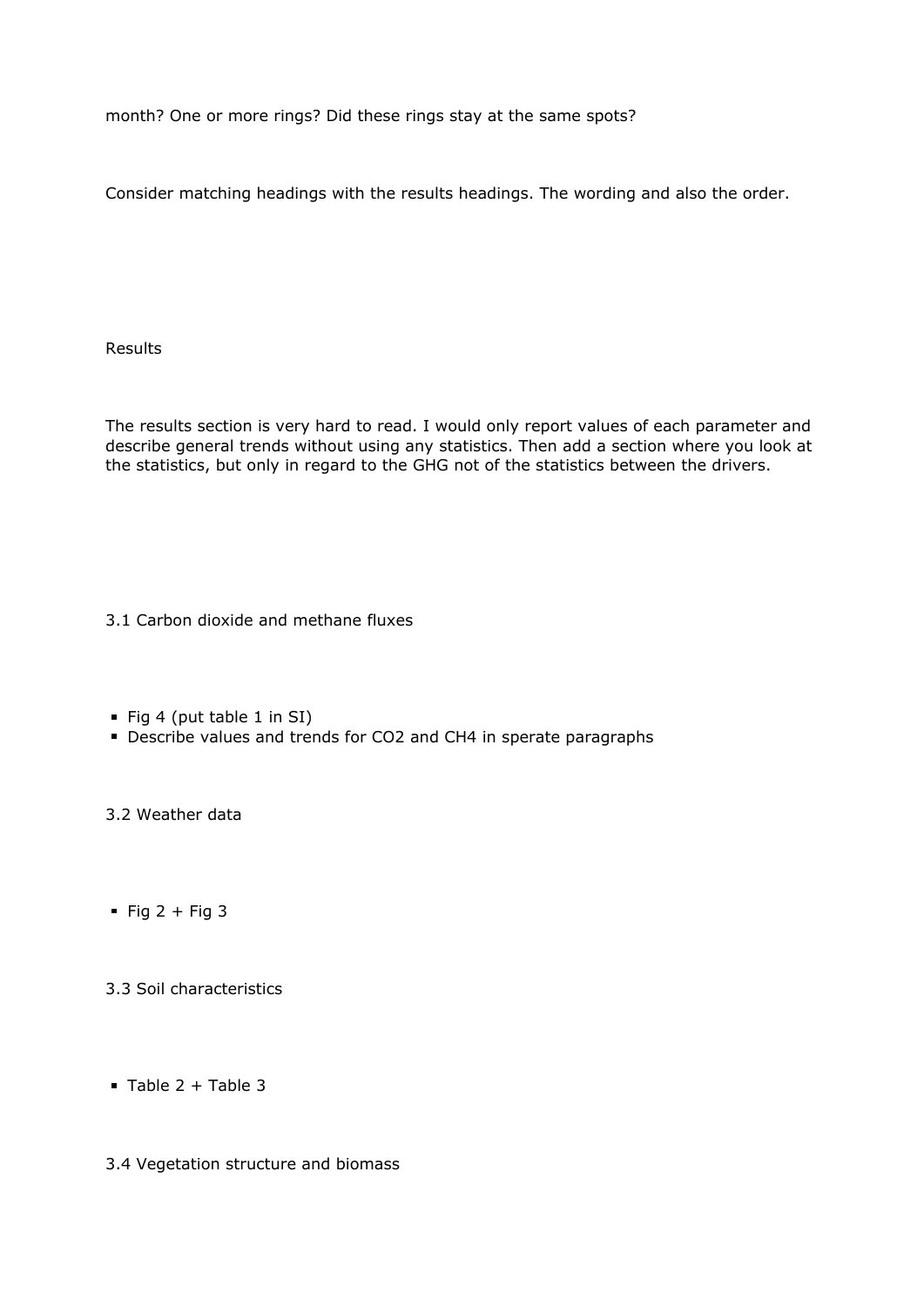**Table 4** 

3.5 Drivers of greenhouse gas fluxes

- Table 5 (also add correlation of all other parameters, to shorten the table you could only keep significant correlations and mention in the text which parameters were not significantly correlated to the GHG)
- I would not distinguish between single months for the correlations, but focus only on wet and dry seasons

Alternatively, you could only use subsections  $3.1 - 3.4$  from above. Start each subsection with describing values and trends of each parameter. The second part of each subsection should briefly report the stats between the GHG and the parameters (not amongst parameters!).

In all tables use mean **±** standard error instead of mean(standard error).

Discussion

Generally, try to link your results with the literature more closely. Often you have one sentence about one study and then and an vaguely related sentence about your study. You need to link those "bigger/smaller than, similar to, supported by/contradicting to…"

Possibly use the following structure:

4.1 Carbon dioxide and methane fluxes

- **EX Compare fluxes to literature and discuss differences**
- Separate CO2 and CH4 in paragraphs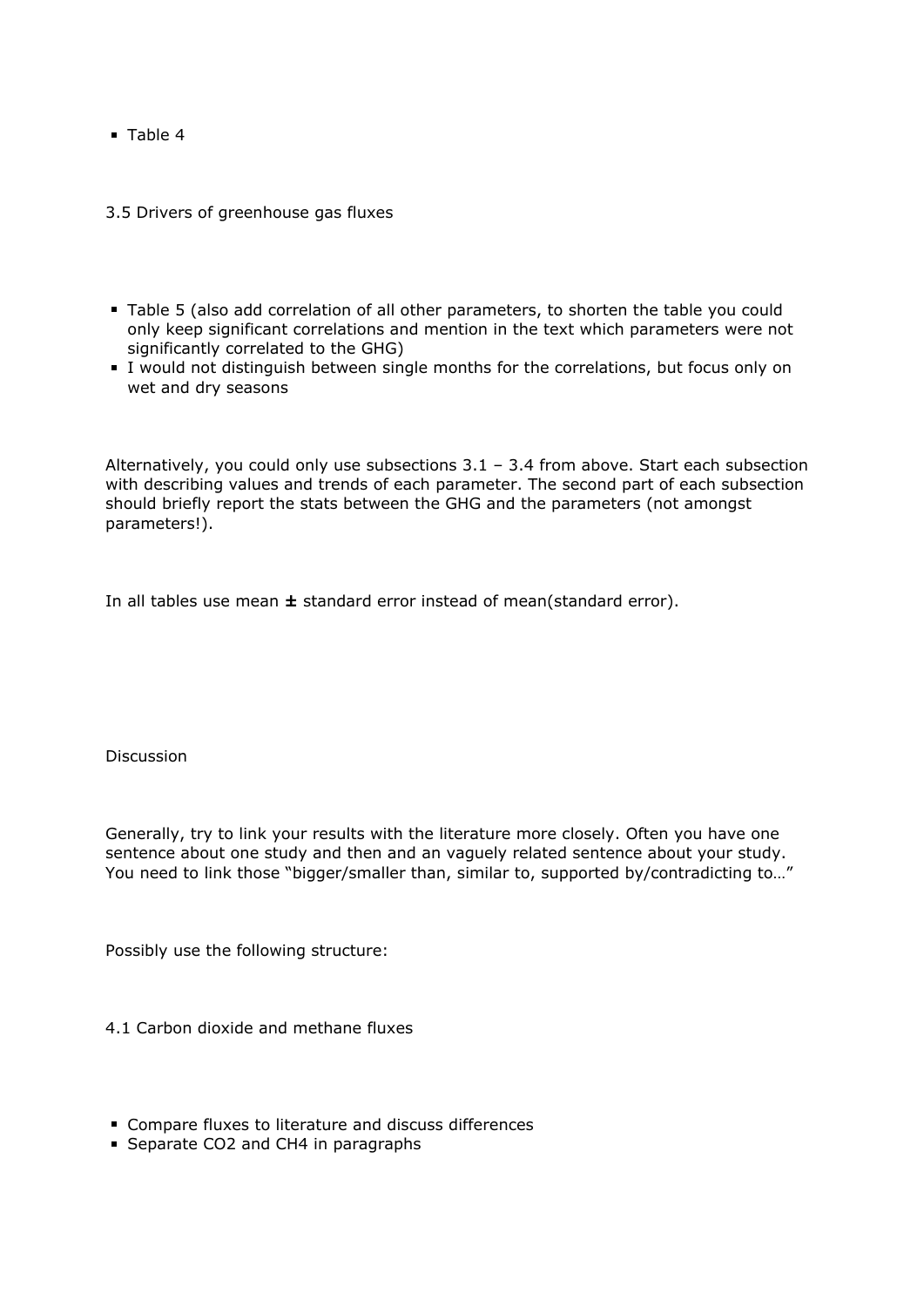## 4.2 Drivers of greenhouse gas fluxes

- **Possibly get subheadings for parameters similar to results section**
- Discuss drivers and find literature backing up your statements, only focus on significant differences but do not repeat statistics

L 309 Add a, b, c, and d to the figure. Reduce scale for c and d.

L294 – 295 To speculative – delete.

L 295 – 299 Also needed in results section, here only short repetition. What do you mean by total carbon rate? Separate CO2 and CH4.

L 301 Slufate reduction? Explain.

Make sure that all studies you compare your results to used similar methods and did note examine water – air fluxes instead of soil – air fluxes.

Calculate all GHG fluxes in the discussion in the same unit to make comparisons easier.

L318 What was expected?

4.2 Mangrove biomass: would only focus on the impact on GHG. This section interrupts the flow of the manuscript.

L336 Larger flood volume during ebb tides? Explain.

L433 – 435 I do not understand your general focus on sulfate reduction. This is an alternative process to methanogenesis. Always focus on CO2 and CH4 production.

The difference between different topographies can probably be explained by differences in